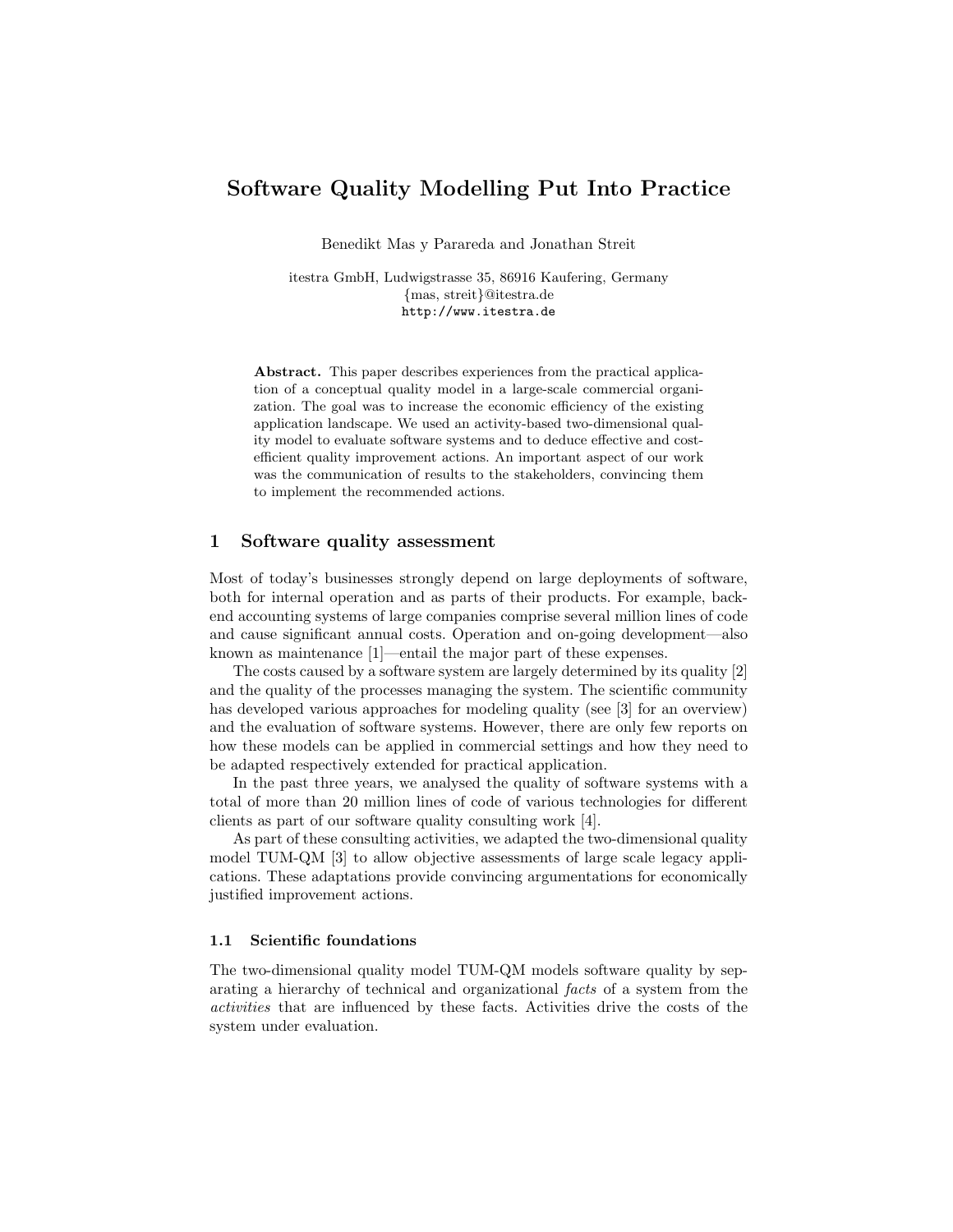In contrast to other quality models, this approach enables the identification of defects of great economic relevance and therefore find improvement actions that deliver an optimal return on investment.

#### 1.2 Instantiation of the quality model

To apply the rather high-level quality meta-model TUM-QM to the analysis of software systems, we had to determine the particular activities that are of interest to the owner of the system. Furthermore, we had to find facts influencing these activities and methods to assess these facts.

A simplified extract of the instantiated quality model is shown in figure 1 (actions are introduced in section 2.1).



Fig. 1. A simplified extract of the quality model

Relevant activities. Since the importance of activities corresponds to the relative costs of these activities, we decided to derive the set of activities directly from the cost structure used by the clients to perform financial controlling. As virtually every organization of significant size performs some form of financial controlling, deriving activities for TUM-QM becomes straightforward and guarantees relevance to and understanding by the owner of the system to be assessed.

The main cost items (and corresponding activities) we identified were: development, maintenance, operation and hard- and software resources. Each cost item was split up into more detailed cost items (e.g., user support is contained within operational cost).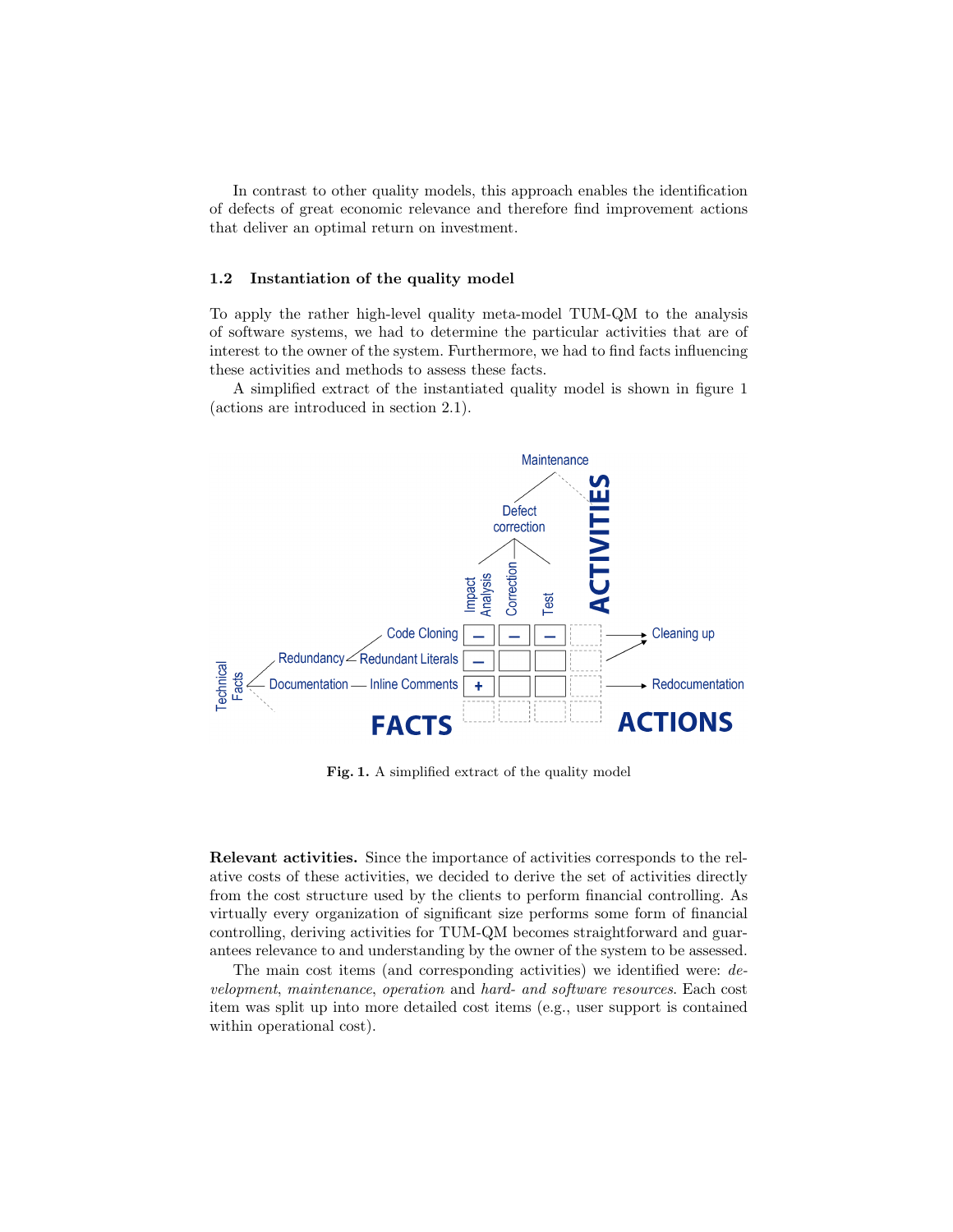Interestingly, financial controlling data repeatingly shows that operation plus hard- and software-resources (licenses) cause two thirds of all long-term costs. Accordingly, technical facts affecting the run-time performance have gained greater importance during our investigations than previously expected.

Useful facts. The topmost elements of the facts hierarchy, namely strategical, organisational and technical facts, were inspired by existing catalogues such as the Software Reengineering Assessment Handbook [5]. Using a top-down approach, we recursively refined the top-level elements into measurable metrics. The technical facts extend to areas such as data management and documentation. All metrics were designed to describe a fact that has a significant impact on relevant cost items.

Our current facts catalogue contains about 260 facts, measured using both well-established and innovative metrics such as Code Cloning Ratio, IF-Ratio, Literal Redundancy, Size of the Identifier Vocabulary, Number of Attributes per Database Table and Number of Stakeholders actually knowing the system. If possible, we design our metrics to be intuitively understandable, such as *Percentage* of Duplicated Code. Simple scales can be communicated more easily and the analysis process becomes more comprehensible for observers.

Descriptive facts such as Age of the System, Code Size or Used Programming Languages that have no apparent economic impact complete the facts catalogue. These descriptive facts can provide valuable evidence for suggesting efficient improvement actions and are useful to demonstrate a thorough knowledge of the system under evaluation.

#### 1.3 Assessment process

Commercial quality assessment has to adhere to rigorous time and budget constraints (sometimes only a few hours per system) without sacrificing validity of the results. Therefore, we apply a combination of assessment methods:

- Stakeholder interviews using a fixed set of approximately 100 questions. The questions are distributed to the stakeholders beforehand, so that the actual interview can be conducted in one hour.
- An automated technical analysis using an adapted and extended version of the toolkit ConQAT [6].
- Analysis of compiler output as well as data from the configuration management system and the database management system.
- Structured inspections on a randomized sample of source code and documents. A scale of school grades is used to rate these properties.

Manual and semi-automatic evaluations play an important role in our assessment process. This is due to the top-down refinement approach that selects facts according to their relevance, regardless of whether they can be assessed by a tool or not. Experience shows that manual inspections provide extremely valuable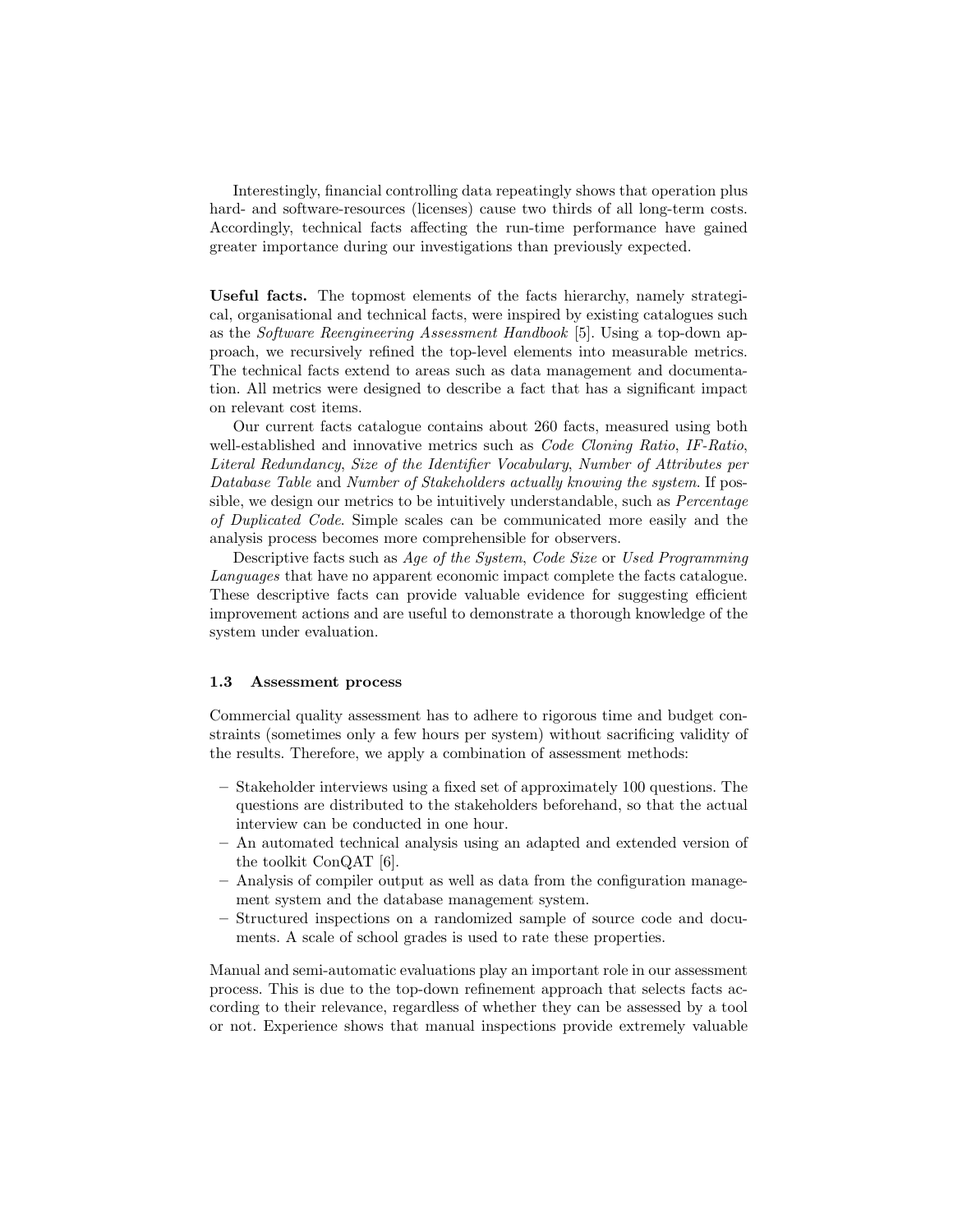information about the state of a system. Many relevant facts, such as Usefulness of Code Comments, can not be evaluated automatically, as they require semantic understanding and thus human assessment. Although the inspections are based only on a sample and on subjective judgement, their results are usually consistent both within different parts of a system and different observers, and our stakeholders expressed no doubts about their validity. On the contrary, inspections can serve to collect illustrative excerpts of code or documentation to support the analysis result.

## 2 From quality defects to cost reduction

In a commercial environment, measuring quality alone is in vain. A quality analysis is only worthwhile if improvement actions with quantifiable economic benefits can be derived. Additionally, stakeholders need to be convinced that the economic advantage is attractive, realistic and achievable with controlled risk.

#### 2.1 Deducing improvement actions

For each fact in our facts catalogue we defined improvement actions that have a positive impact on this fact. The actions are organized into the categories process optimization, retrieval and organisation of information, defect correction and reengineering.

Only improvement actions with an expected positive return on investement are candidates for implementation. We deduce improvement actions in three steps:

- 1. Current data from financial controlling indicates the most expensive activities.
- 2. Each of these activities is related to a set of facts through the quality model. If any of these facts is assessed critically, high potential for economic improvement exists.
- 3. For each improvement action linked to critical facts, a cost-benefit analysis is performed and presented to management.

As the quality model in its current form does not provide any quantitative information on the influence a fact has on a cost item, economic potential and impact of the improvement actions were estimated manually.

#### 2.2 Communication

Stakeholders ranging from top management to programmers are often strongly attached to a software system—sometimes in an irrational way—and thus unwilling to accept the need for quality improvement and to initiate and support the required actions. Hence, a presentation strategy for the results that conveys the message of economic potential convincingly is crucial for success.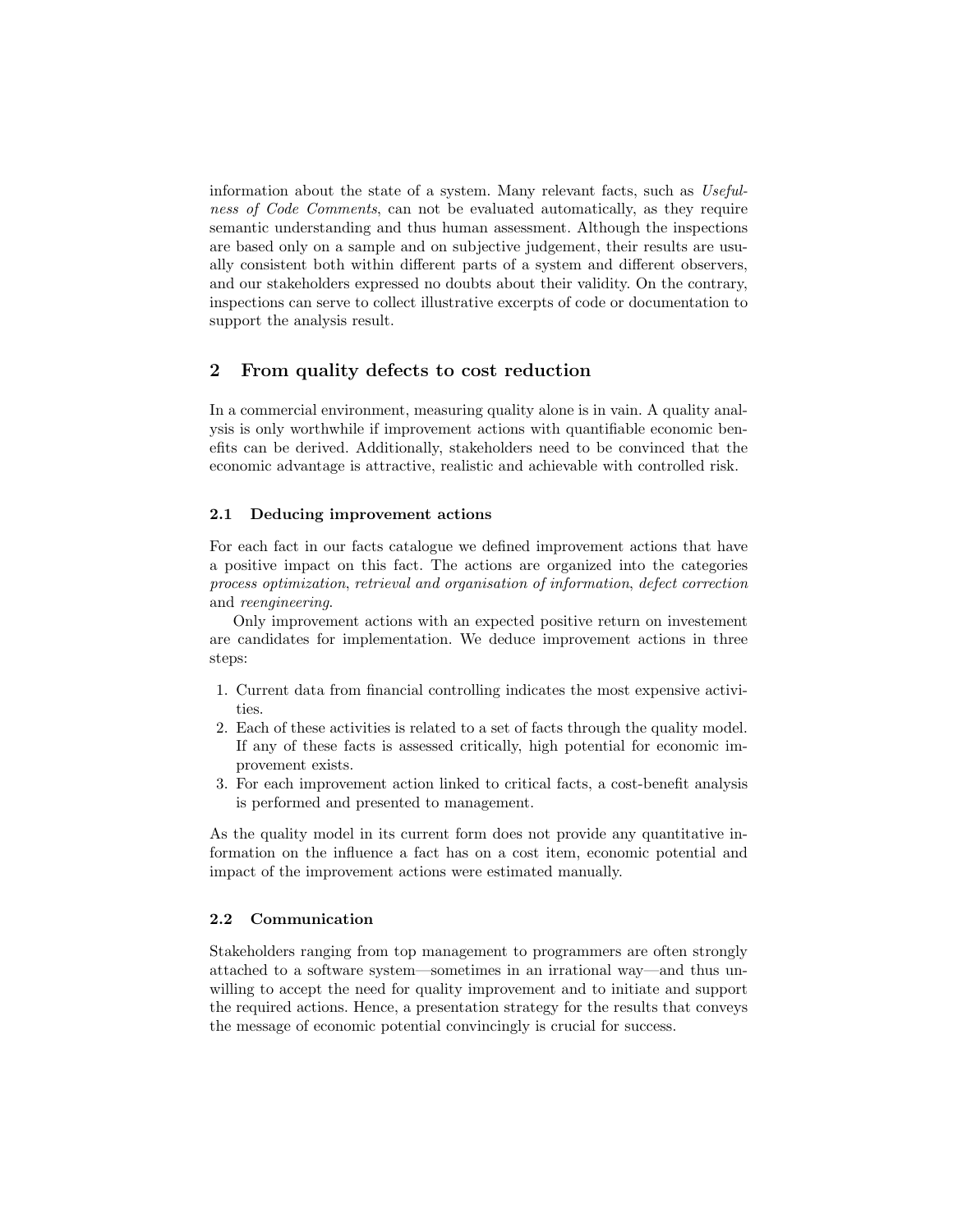We start our argumentation by explaining the analysis method and describing the system under evaluation using facts such as Lines of Code or Number of Database Tables. This phase serves to manifest that a detailed analysis had taken place.

As a second step, we compare the system under evaluation with other systems within the same company and the State of the Art in software engineering. This comparison is made using a benchmark that aggregates a subset of the results. This benchmarking is crucial, as it gives everybody in the audience a point of reference for the interpretation of the results. A visualization of the benchmark results for a set of systems is shown in figure 2. Systems with both high annual costs and severe quality defects and thus high potential for improvement are located in the upper right area of the diagram.

Using this picture, we claim that potential for improvement exists and present our estimate of the investement required to realize this potential.

Subsequently, we support these claims by presenting a selection of metrics that illustrate the state of the system. We increase the credibility of the metrics through code snippets and other examples taken from the actual system. Contrary to popular belief, these excerpts were very well-received even by management audiences and provided strong evidence in discussion. Stakeholders that had been reluctant to accept that a particular property of their system was harmful could often be convinced when confronted with an example, such as redundant pieces of code where the same bug fix had been applied and tested multiple times.

Finally, we present improvement actions deduced from the assessment results together with a detailed cost-benefit analysis. This gives everybody in the audience the chance to identify benefits for their department.

#### 2.3 Successful implementation of improvement actions

We have been able to demonstrate the effectiveness of our analysis method by implementing the proposed improvement actions.

In one case, for example, the cost data for the system under evaluation showed high spendings for load-dependent resource usage. In the analysis of the system we identified inefficient algorithms, indicating potential for improvement. The cost-benefit analysis suggested a positive return on investement for the optimization of the most expensive components. Hence, this optimization was recommended to management.

The optimization project proved to be highly successful, as it provided a positive return on investement after just a few months and created a long-lasting economic benefit.

### 3 Conclusion

In this experience report we described how a quality model can be applied in a commercial environment and the extensions that are needed to perform successful software quality assessments. Several of our analyses using the presented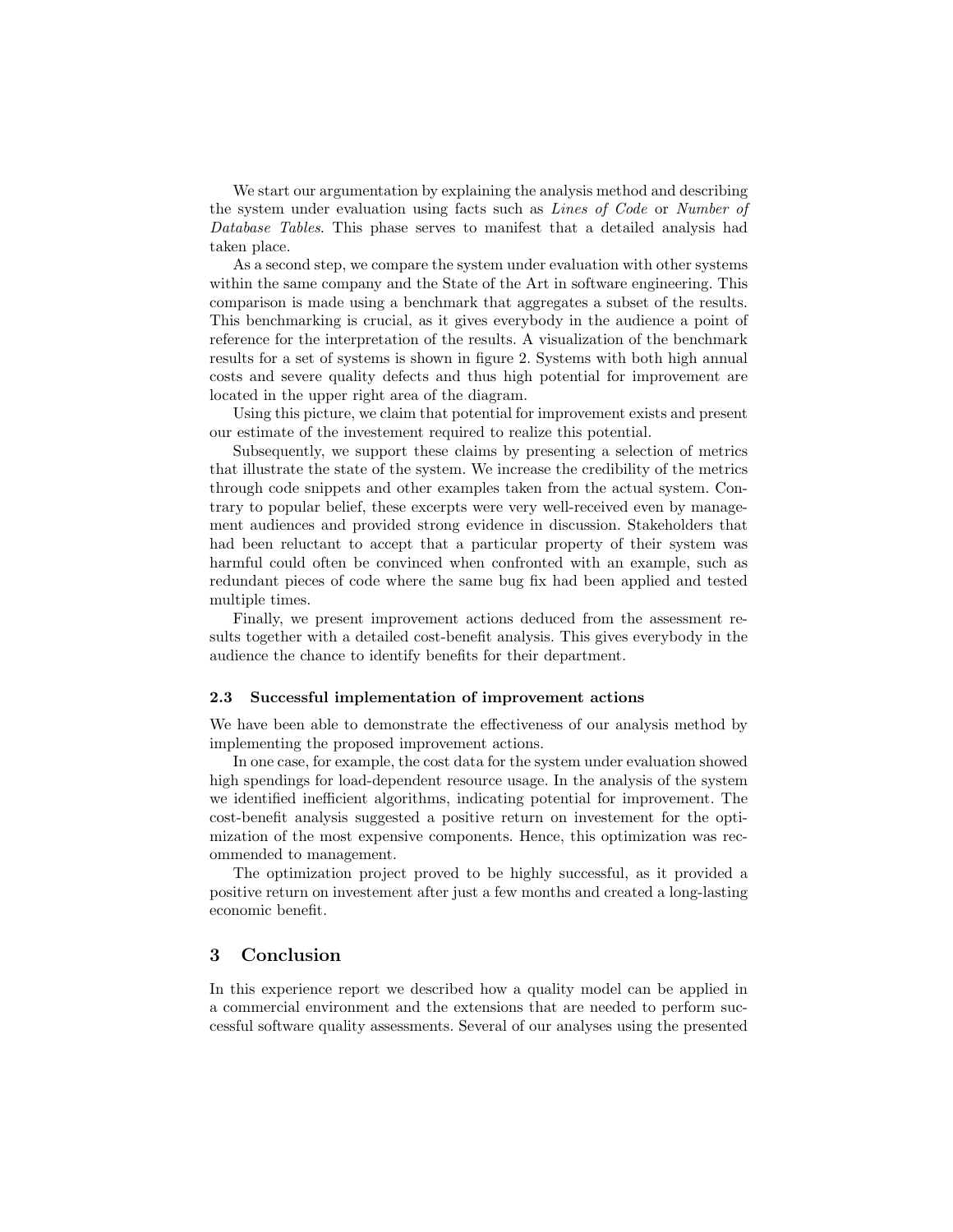

Fig. 2. A sample benchmark analysis. The arrow indicates the technical and the resulting economic improvement opportunity.

method have led to investments in improvement actions. The predicted benefits were achieved or even exceeded.

In commercial settings, the challenge in quality assessment is not achieving ultimate precision in measurement, but providing a reliable, objective and sound estimation of a system's quality and delivering a convincing business case for improvement.

Usefulness of TUM-QM. The quality model TUM-QM has proven to be a valuable base for quality assessments. For our purposes, the main advantage of TUM-QM is the inclusion of activities in the quality model. This guarantees that an analysis based on TUM-QM does not evaluate abstract quality, but identifies properties that entail severe consequences for the selected activities. Supposed quality defects that only violate the ideal conception of a system but do not involve a financial penalty are ignored.

Unfortunately, due to the missing valuation of the relation between facts and activities, the quality model alone is not sufficient to quantify the financial impact of quality defects. A significant manual effort is required to perform the cost-benefit analysis of improvement actions. Even an approximate weighting would greatly reduce the effort required to apply the quality model.